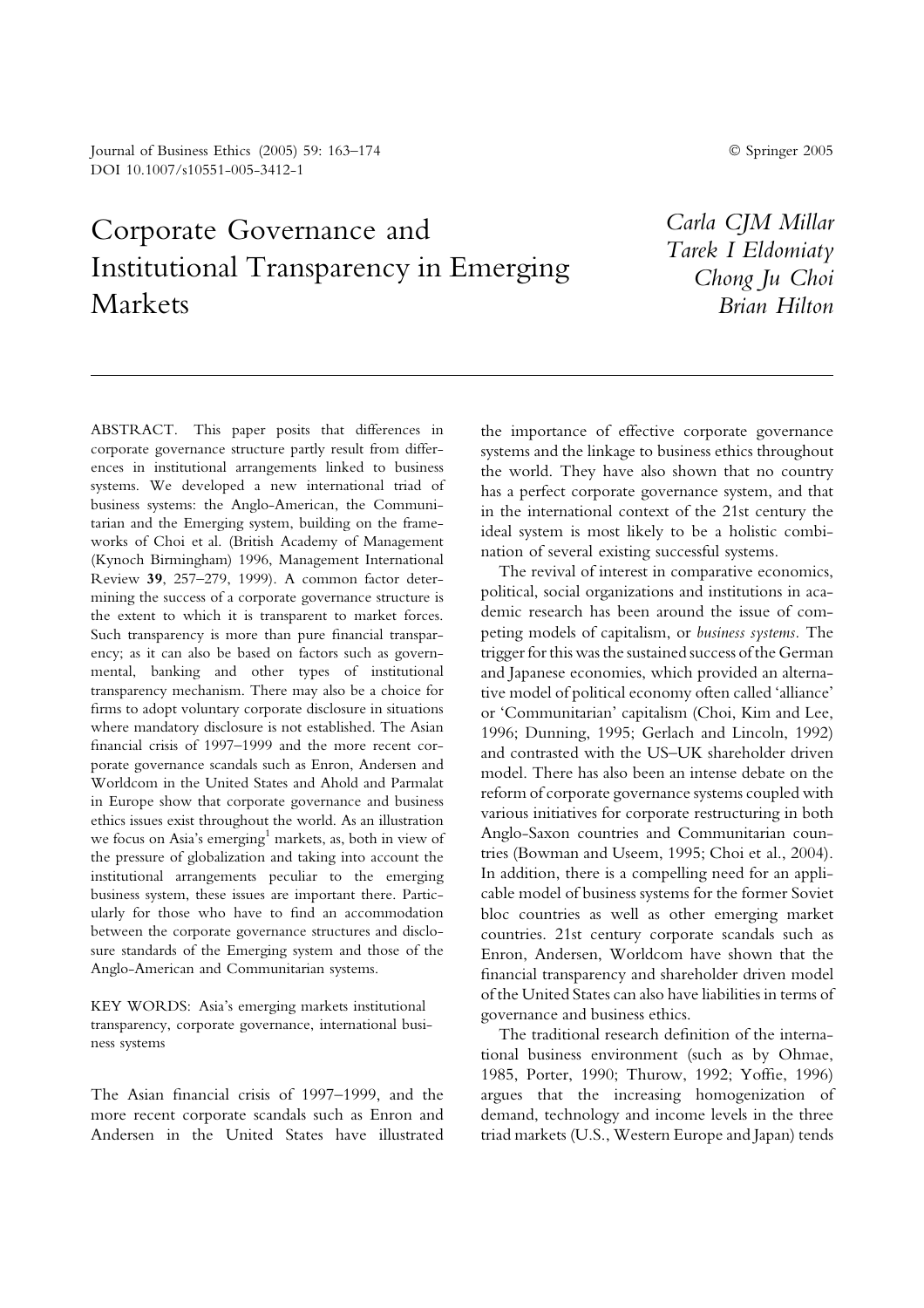to shape managerial mind sets and decision making in global competition. This view is often extended to the argument that globalization of markets and the convergence of demand under this triad framework allow firms to allocate their resources and activities freely across these three regions, thus leading to increased economies of scale and scope by standardization of products and services, minimization of costs and the formation of flexible organizational structures. The traditional concept of global competition and the triad framework, based on U.S., Europe and Japan is shown in Figure 1.

The Anglo-Saxon business system or capitalism (Albert, 1991; Choi et al., 2004) has been economically dominant in the 19th and 20th centuries. Although the term West is often used to describe both North America and Western Europe as a relatively homogenous grouping of countries, in terms of economic and political systems there is a significant difference between Anglo-Saxon countries such as the U.S., Canada, and the U.K. and those of continental Europe. The Communitarian business system includes the continental European



Figure 1. Traditional models in international management – geography and wealth based (Adapted from Choi et al., 1996).

countries where in contrast to in the Anglo-Saxon countries their business system emphasizes the role of the government in economic and social affairs, the close linkages between banking and industry, and the group orientation of society and Communitarian values. In sum, this stakeholder-based system is fundamentally different.

The emerging market business system refers to a broad range of countries that are rapidly entering the world business system. They include some of the East European countries, Asian countries such as some provinces of China (e.g. Shanghai, Guangzhou, and Shenzen); Malaysia; Thailand; Indonesia; the Philippines and some of the Latin American countries such as Mexico, Chile, and Brazil. These countries in turn have to be distinguished from the developing countries of the world, such as, in Asia: Burma, Laos, Cambodia, India and some provinces of China. Due to their phenomenal economic growth, the emerging markets have become a key focus for personal and institutional investors as well as for international corporations. However, as said, there is also a need to appreciate the differences even among the mature economies of the world, especially between the Anglo-Saxon business system and the Communitarian business system. Figure 2 shows our revised view of the key divisions in international business systems.

## Institutional factors and corporate performance



Many researchers have discussed the importance of national institutions and capabilities: Stopford and

Figure 2. International business systems framework.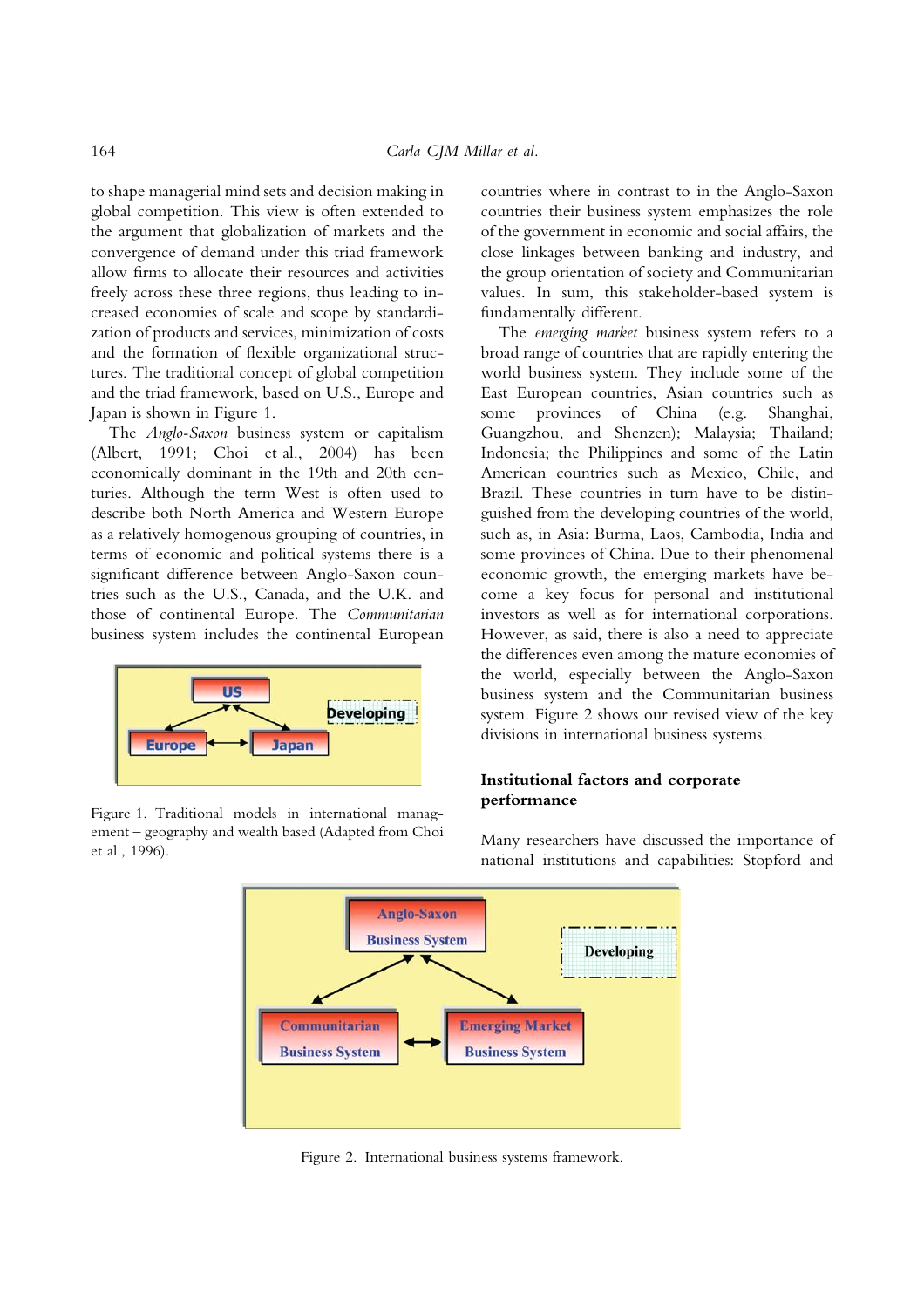Strange (1991), Lodge (1990), Doz and Prahalad (1984) on business–government relations; North (1990) and Williamson (1985) on economic institutions; Kogut (1991), Shan and Hamilton (1991) on technological capabilities and national systems of innovations; Sorge (1991) and Huntington (1996) on social contingencies and elective affinities; Whitley (1990), Child and Monir (1983) on comparative forms of business organizations and management systems. These works, elaborating on the global standardization and local adaptation debate, have helped to analyze the complex realities of institutional and organizational diversity that still persist in today's increasingly converging business environment. We further suggest that the business system of a country or a group of countries consisting of various institutional and cultural factors is a crucial determinant in analyzing the differential modes of organization and strategy as well as differential rates of performance in today's global competition.

Global competition can be seen from the viewpoint of what motivates and constrains firm strategy and behavior in today's global business environment. Such factors of influence include national culture, legal and regulatory environment, business–government relationships, the role of financial institutions, and corporate governance systems in the home country as well as the host countries of multinational firms, which all can enhance or impede business. It is worth reiterating that globalization and the competition between competition-driven countries do not mean that differences between the latter and the economicsdriven countries do not exist. The importance of the national business environment in influencing the organizing principles and competitive strategies of firms has been analyzed in Stopford and Strange (1991), Kogut (1991), and Albert (1991), revealing that domestic institutions play as important a role in determining corporate behavior as the pressures of globalization. For example, in many parts of Asia, it is not the financial markets but various government ministries that monitor corporate performance and control financial allocation.

In many continental European countries such as Germany and Switzerland the banking sector as institutional shareholders monitors corporate performance and investment decisions (Baums, 1992; Kim, 1995; Macey and Miller, 1995; Schmidt et al.,

1997). Firm behavior and strategy, especially investment decisions such as new market entry, diversification, innovation and new product development can be significantly constrained by the differences in home market institutions while at the same time providing sources of competitive advantage that may or may not be transferred across national boundaries. These constraints in turn determine the scale and scope of collaborative activities across national boundaries. Hence, in spite of the global nature of today's competition, the political, economic, and socio-cultural effects of home market institutions can have both positive and negative influences on firm capabilities and competitive advantage.

As for Asia's emerging economies, their relationshipbased institutions have resulted in a business system characterized by a concentration of ownership and control of corporations and banks by families. This is quite apparent in Indonesia, the Philippines and Thailand, where the largest 10 families control half of the corporate sector in terms of market capitalization (Claessens et al., 1999b).

A high concentration of corporate ownership and control of corporations by families in all of the countries concerned has led to governance structures that enable the dominant shareholding families to make key decisions on their own. Appointments of board members are almost entirely in the hands of those families in control of the firms (Nam et al., 1999). Therefore, there is a possibility of conflict of interest between dominant shareholders, managers and the minority shareholders. This structure enables expropriation of minority shareholders (Aoki and Kim, 1995; Claessens et al., 1999a, 2000; Lehmann, 1996; Phan, 2001), something which is less serious in Malaysia than in the other countries concerned. The concentration of ownership by families has been supported by legal arrangements that enable them to exercise a high degree of control over the firms. Examples are the deviation from the one-share-one-vote rule that has led to more minority shareholder expropriation and the absence of mandatory disclosure of connected interests creating a fertile ground for self-dealing with expropriation as a result.

The market-based literature links concentration of ownership to the role of institutional investors in monitoring and influencing firms' investment and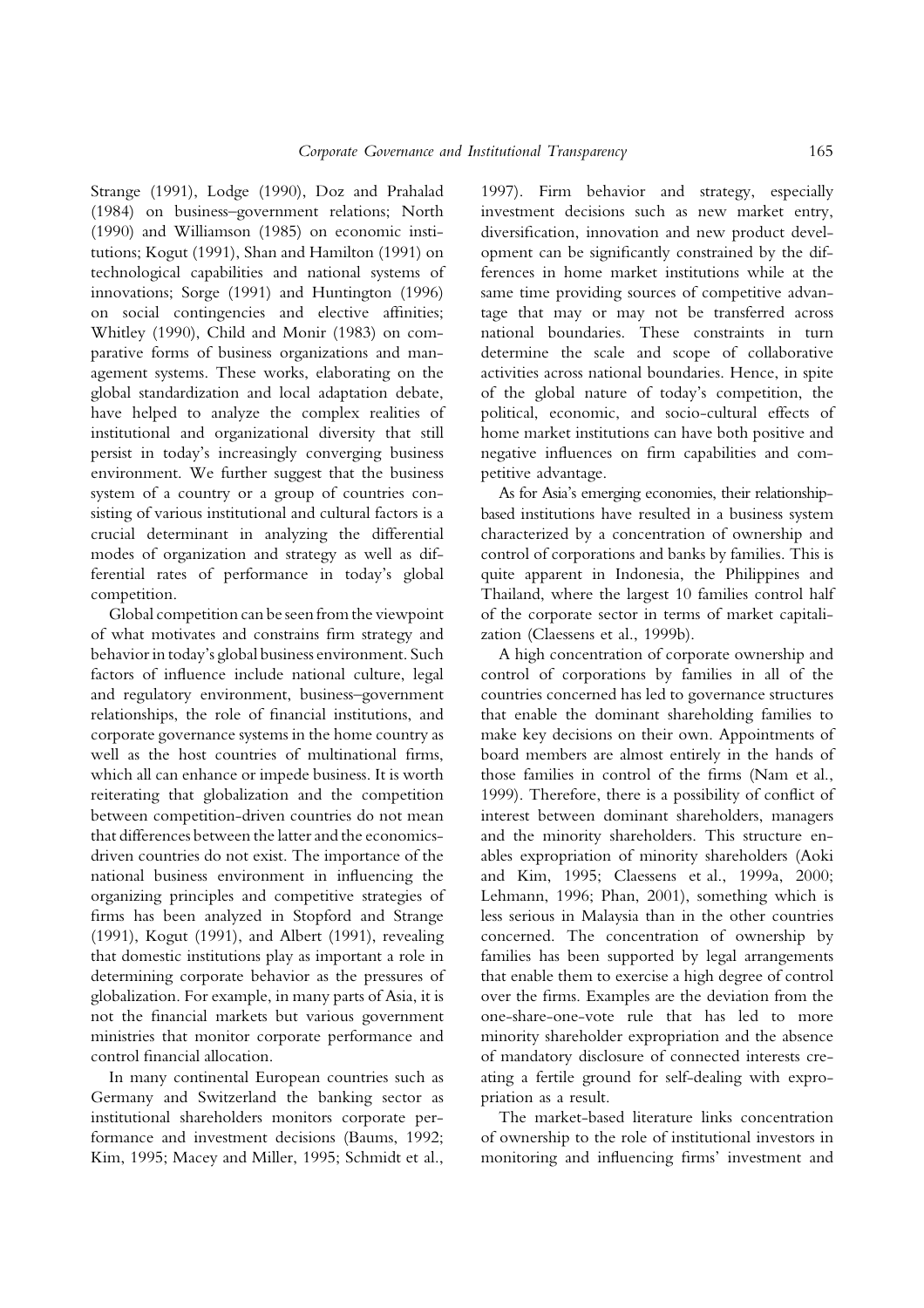financing decisions. In this respect, the picture is different in Asia's emerging markets as evidence suggests that ownership by institutional investors is generally small compared to the situation in more advanced countries. For instance, in 1999 in Thailand domestic banks and other financial institutions owned around 13% of the 150 largest listed companies (Nam et al., 1999). Furthermore, institutional investors do not actively participate in the governance of firms even when they do possess a significant proportion of shares. The inherited relationship-based style of corporate governance is one of the fundamental drivers of concentration of ownership, which, accompanied by lack of transparency, has turned out to be one of the causes of the region's economic crisis. Asia's emerging markets tried to liberalize their markets without having the proper economic and legal institutions required, such as an adequate degree of disclosure and corporate governance transparency. However, this does not mean that emerging economies should immediately set out to copy either the Anglo-Saxon market-based business system or the continental European communitarian business system (Phan, 2001). As discussed earlier, economies in the emerging markets business system have their own institutional foundations that cannot be ignored and, above all, that have been significant elements in economic progress, resulting in a recognizable business system which merits examination in its own right.

### Institutional transparency in Asia's emerging markets

Not only the realities however of today's complex business environment including the pressures from capital markets, principal–agent relationship and the importance of information flows, but also the existence of a hitherto little-analyzed business system, warrant a reexamination of the traditional models of corporate governance.

Given the importance of institutional factors as a differentiator for the emerging business system, this leads to the need to consider the issue of 'institutional transparency', which we define as follows

Institutional transparency is the extent to which there is publicly available clear, accurate information, formal and

informal, covering accepted practices related to capital markets, including the legal and judicial system, the government's macroeconomic and fiscal policies, accounting norms and practices (including corporate governance and the release of information), ethics, corruption, and regulations, customs and habits compatible with the norms of society.

The lower the level of institutional transparency in a country, or the more practices that weaken institutional transparency grow, the higher the cost of investing, and the weaker a country's ability to attract new businesses and external capital (PricewaterhouseCoopers, 2003). At the level of the individual institutional transparency is closely related to accountability and the information that is disclosed to a firm's stakeholders who are, in turn, affected by the structure of corporate ownership.

In stressing the importance of institutional transparency and accountability to the broader society and policy makers, it is important to take into account the constraints and motivations that drive firms' performance in the different business systems. Figure 3 highlights the different catalysts of financial and institutional transparency.

In line with such differences the nature of coordination and information flows is different across business systems with different roles played by institutions such as the stock market, banks, the legal system, and the relationship between government and business.

## Market-based versus relationship-based corporate governance and institutional transparency

The traditional market-based corporate governance models focus on the financial practices that aim at governing corporate performance (American Law Institute, 1982, 1990; Cadbury, 1993; Charkham, 1989; Hart, 1995; Kay and Silberston, 1995; Lowenstein, 1996; Shleifer and Vishny, 1997; Williamson, 1988). We infer that these models assimilate institutional transparency with the disclosure and dissemination of financial information. In this regard, financial transparency is complemented by information dissemination through the role played by the market intermediaries. Organizational perspectives of financial information dissemination were examined in the literature too. Diamond (1984),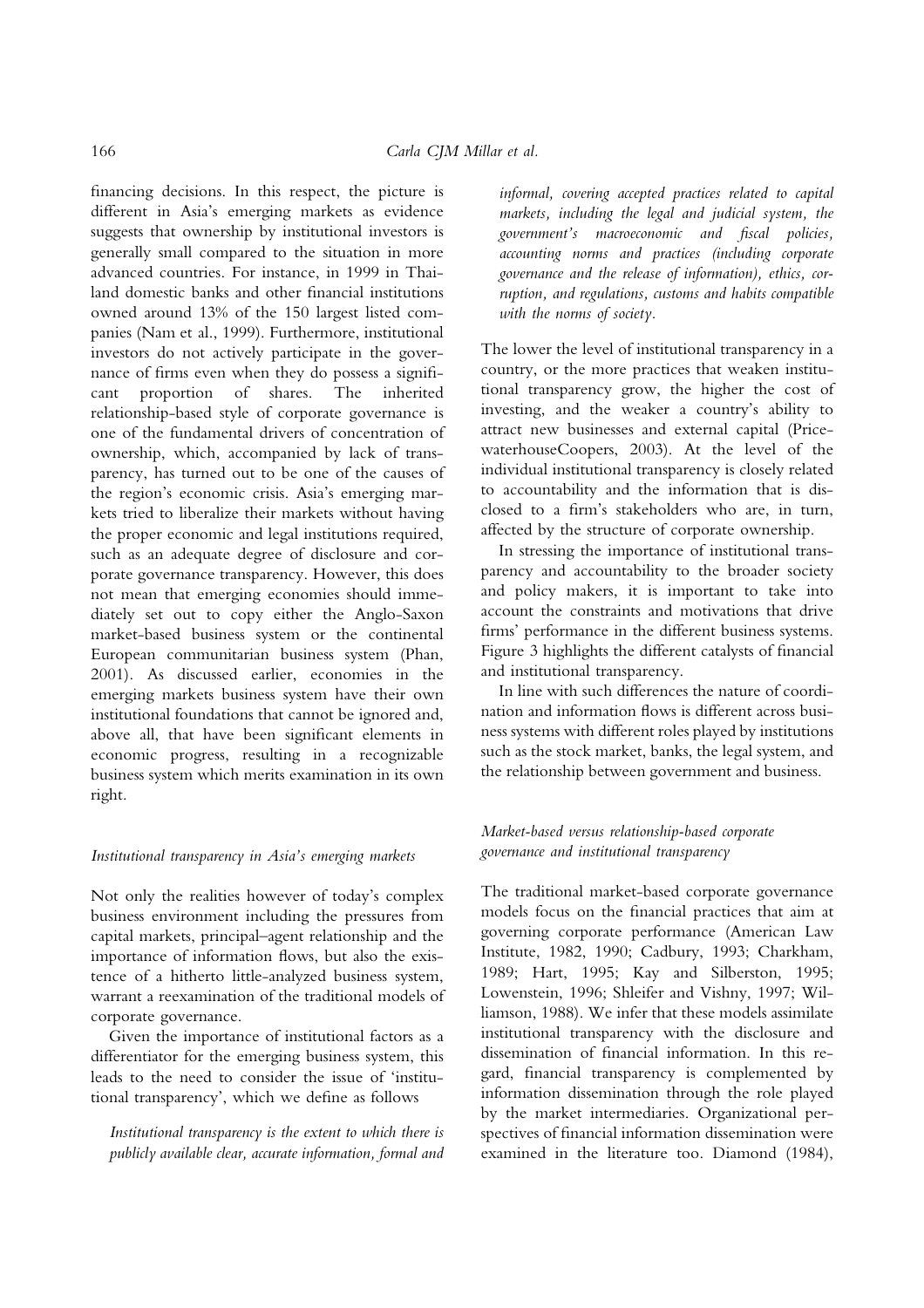

Figure 3. Catalysts of financial and institutional transparency.

Mayer (1988), Rajan (1992) and von Thadden (1995) show the important role the financial intermediaries play in information gathering and monitoring. Holmström and Tirole (1993) examined the market microstructure perspectives and concluded that decentralized market trading can support the collection of information.

Market-based institutional transparency. According to the agency theory's costs of debt and equity (Jensen and Meckling, 1976) the governing lenders will discourage transparency, as this would endogenously undermine the value of their claims. In contrast, firms governed by shareholders' interests prefer greater transparency, as information disclosure on average increases profitability as well as risk.

The influence of banking finance on a firm's financial disclosure shows that bank-dominated financing relationships are less transparent to external observers, thus discourage information gathering by investors (Bhattacharya and Chiesa, 1995; Boot and Thakor, 2001; Hedge and McDermott, 2000; Perotti and von Thadden, 2001). In contrast, market-based financing results in more corporate information disclosure to both investors and competitors (Perotti and von Thadden, 2001).

Asia's emerging markets' relationship-based institutional transparency. Although the above was found in market-based business systems, similar observations can be made in Asia's emerging markets whose business system is characterized mainly as a relationship-based system. Since the early days of economic development when Asia's emerging market firms were largely financed by bank loans influenced by government, close links developed between the firms, their banks, and the government through a business system of family ties and political deal making (Nam et al., 1999). Neither firms nor banks within this relationship-based system felt much need to develop corporate governance mechanisms, since the former were able to rely on banks to continue to finance their projects and the latter felt relatively comfortable under explicit or implicit government guarantees. In addition, the governments adopted policies that resulted in less transparency and hence an environment in which investment could continue despite market forces, and which eventually contributed to the economic crisis witnessed at the end of the 20th century. We posit that one of the underlying aspects of the relationship-based corporate governance of Asia's emerging markets is the governments' orientation towards providing subsidized credit to firms in targeted industrial sectors and implicitly sharing their investment risk. In this sense, subsidies acted against institutional transparency for as long as the subsidized firms did not have to raise capital for investment openly and with explicit reference to likely market demand and competition, both of which would have been addressed in adequate disclosure to outside investors. At the same time outside investors had little incentive to invest heavily given the weak legal infrastructure that protected their rights and the resultant lack of corporate transparency (Hirakawa, 2001; Rajan and Zingales, 1998). Given the market imperfection in Asia's emerging economies, penalization of outside shareholders was an inevitable outcome that they could have avoided if the business system had been more transparent to them.

Since it is insulated from price signals and lacks monitoring and discipline from the capital market it is clear that the relationship-based business system has the potential for resource misallocation (Calomiris and Rammirez, 1996; Hoshi et al., 1991; Peek and Rosengren, 1997; Weinstein and Yafeh,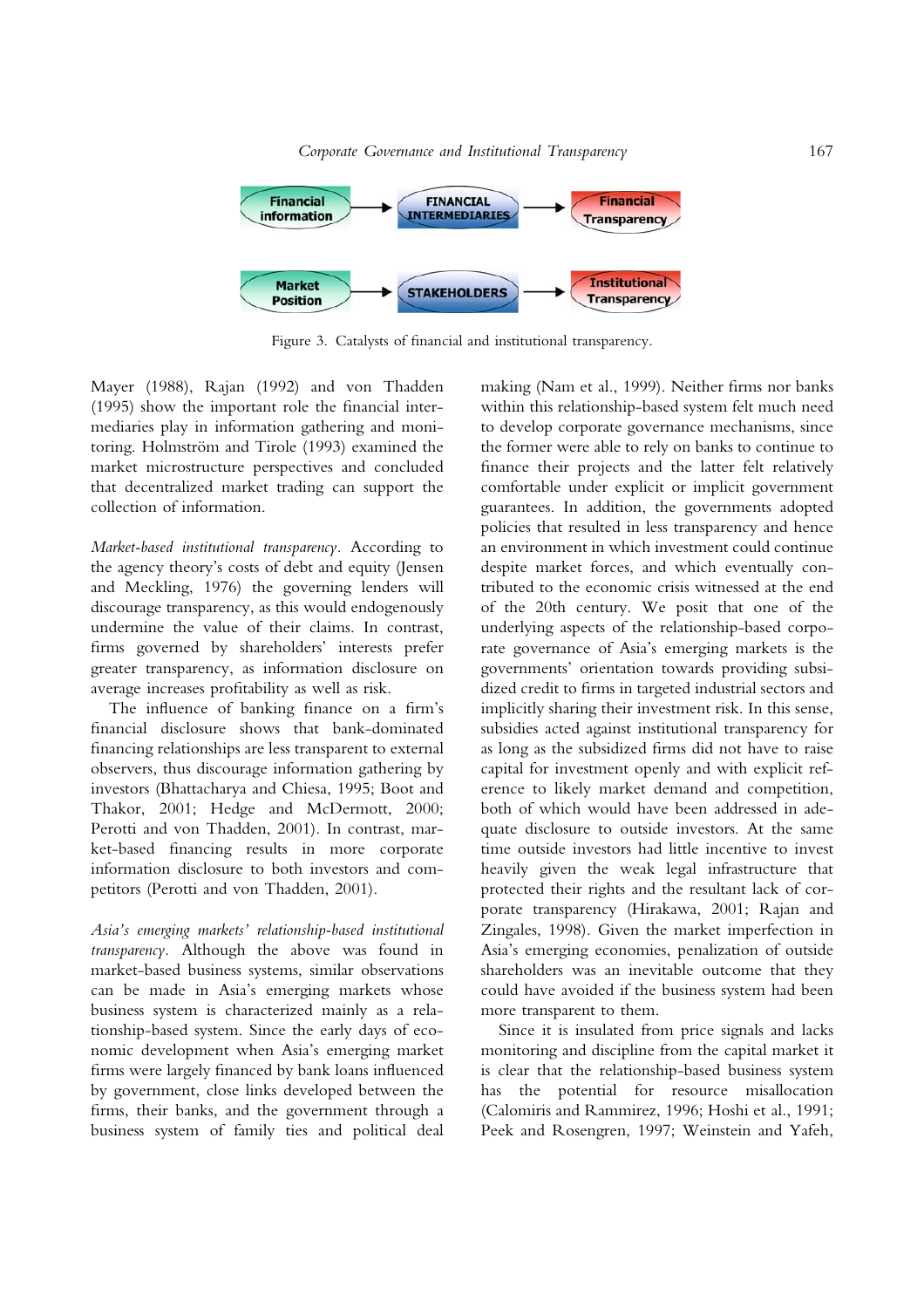1998). Here we observe a contrast with the marketbased corporate governance with which e.g. US investors are quite familiar. Market-based corporate governance would allocate financial resources through explicit contracts and associated prices. To the extent that contracts are inevitably incomplete, investors who supply funds to a firm are better protected if the firm is equipped with corporate governance mechanisms that show a higher level of transparency. This has very important implications for Asia's emerging countries in transition in that, as an economy moves to a well-functioning market-based system, it requires substantial changes to its corporate governance system to ensure that there is the transparency necessary to permit a market in capital to operate.

It is worth noting at this stage that we are not trying to stereotype the above mentioned characteristics of the relationship-based corporate governance as identical in each of Asia's emerging economies. In fact, there exist significant differences between two groups of countries in the nature of corporate governance systems and their legal infrastructure for property rights protection (Nam et al., 1999). Malaysia appears to maintain internationally more familiar standards in corporate governance and has developed a more sophisticated and adequate legal system to protect property rights than the rest of the emerging countries, and is following Singapore and Hong Kong in this respect. A low level of property rights protection and weak enforcement, loose operation of lending institutions and ineffective regulation of the financial sector are characteristics shared by Indonesia, Thailand, and the Philippines, more in line with Korea.

Institutional transparency and voluntary versus mandatory disclosure in emerging markets firms. As said above, the issue of institutional transparency arose in relation to the dissemination of information and disclosure to the firms' stakeholders. This calls for exploring whether firms are motivated by business strategy reasons and/or legal obligations to be transparent to the market and disclose the relevant information to the their stakeholders.

From a legal point of view, research has indicated the necessity of having strong and effective laws and institutions as prerequisites for mandatory disclosure and for building strong capital markets (Black, 2001; Coffee, 1999; Levine, 1998; Levine and Zervos, 1996; Pistor et al., 2000). To build a strong stock market, the aim of the law is to protect minority shareholders' rights against insiders' self-dealing and provide shareholders with the right information about the value of a firm's business (Black and Kraakman, 1996; La Porta et al., 1997; 1998a,b, 1999). Black (1998) argues that controlling information asymmetry is essential for building a strong stock market. Mauro (1995), Kumar (1996), Modigliani and Perotti (2000) and Ho (2001) studied the relationship between legal effectiveness and capital market developments and documented an inverse relationship between corruption and economic growth in general and the strength of public securities markets in particular.

It is the objective of law to set rules for firms to disclose the relevant information to the investors, especially minority shareholders. This, however, depends on building strong and effective financial and legal institutions, which both normally take a long time to become effective – certainly to the extent of affecting the availability of external finance. In addition, as Asia's emerging markets business system is based on family and concentrated ownership coupled with a weak legal infrastructure, there are fewer incentives to protect minority shareholders' rights than were the legal infrastructure strong or the ownership in the hands of multiple shareholders.

Banks are considered the other financial institution that can provide an alternative and complementary source of financing (Levine, 1998). In the emerging markets, the role of the banks in corporate governance transparency can be viewed by looking at the extent to which they are allowed to provide finance and investment in the non-financial business sector. In general, banks in Asia's emerging economies do not behave as western institutional shareholders. Below, we provide a summary of their role (Nam et al., 1999). We focus on whether banks can act as intermediaries whose role is to monitor the firms to which they are lending and by their selection and behaviour can signal the situation in those firms, thus to show the extent to which banks can play a role in institutional transparency.

1. Malaysia: Most banks are controlled by conglomerates. But the central bank prohibits banks from providing loans to related firms.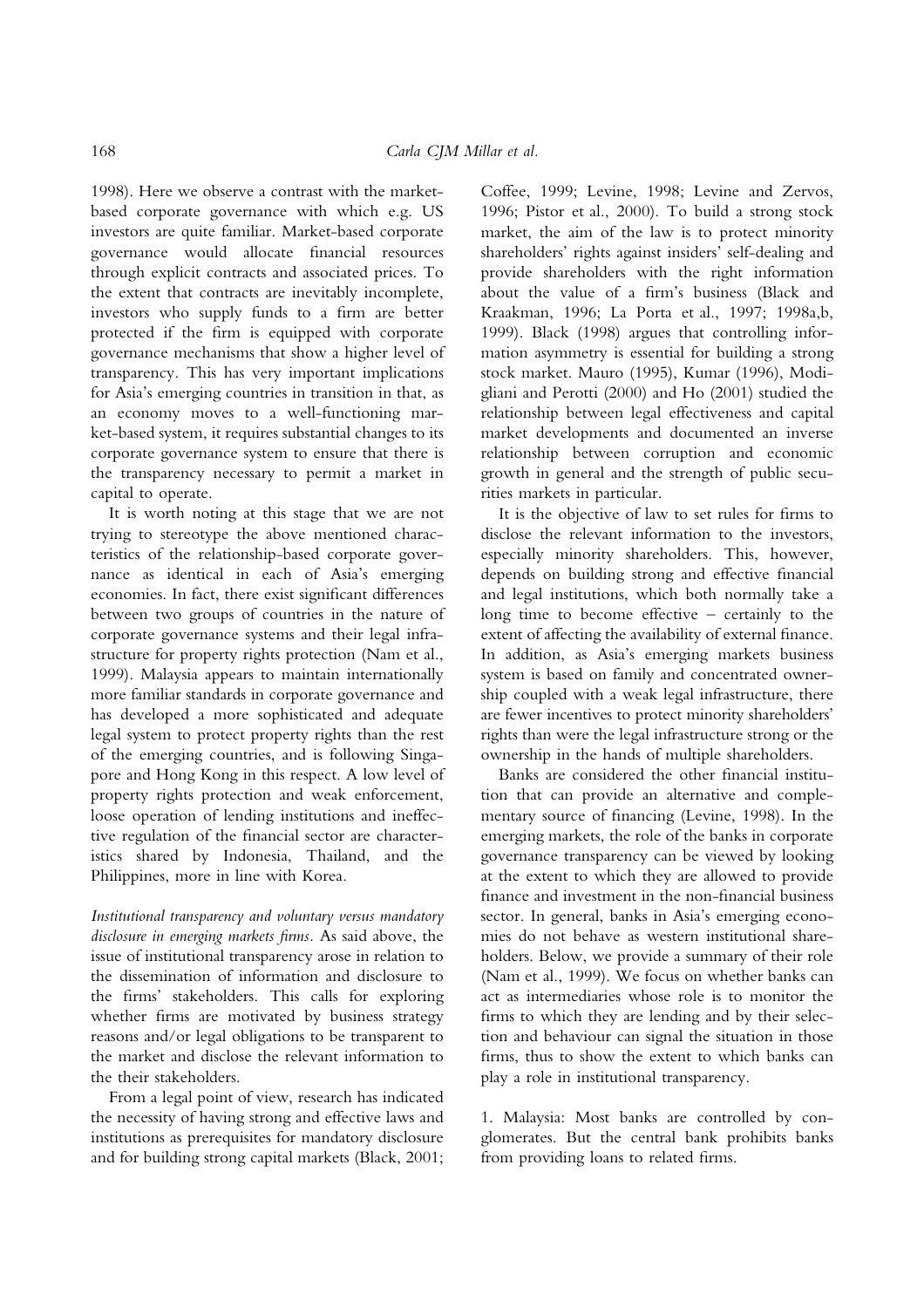2. The Philippines: Many financial institutions and non-financial corporations are under common family-based ownership. Accordingly, regulatory frameworks have been established for preventing banks from heavy involvement with firms.

3. Thailand: Thai banks were able to hold a controlling share in listed companies through their equity shares in holding companies, which are not subject to any investment restrictions. Nevertheless, Thai banks were restricted in directly holding shares of listed non-financial firms; a 10% ceiling was imposed on equity shares.

The history of Asia's emerging markets business system shows that the banks were playing a more viable role in financing firms in the earlier stages of economic development. Carlin and Mayer (1999) conclude that bank finance is more appropriate for capital-intensive industries and low levels of economic development – characteristics well observed in Asia's emerging markets. In addition, corporate governance literature states that bank-centered capital markets may be stronger than stock marketcentered capital markets in ensuring that the firms are not only honestly run, but also well run (Black, 2001).

The mechanism that this suggests is one which gives priority to creditors' rights over shareholders' rights. In general, for firms in the emerging markets to grow in a global competitive environment, they need external finance faster than having to wait until new legal requirements help build minority shareholders' confidence. Strong confidence requires enough time, good experience and benchmarking. Hence it is banks that can be a more reliable source of finance; and access to 'inside' information can help them protect their rights and turn them into more patient capital suppliers – which is a characteristic common among banks in other business systems (Eldomiaty, 2001).

Mandatory disclosure is constrained by two factors. First, the evolution of the business system of Asia's emerging economies, which favors family and concentrated ownership, which reduces the potential role of outside shareholders and provides a parallel, family-based channel of influence and information for other stakeholders. Second, the role of the banks as providers of long-term capital, which in the past further reduced the incentive for open

disclosure to the market of potential outside shareholders. Finally the limited extent and reliability of the legal infrastructure means that even mandatory disclosure rules might not provide adequate protection to minority shareholders' rights.<sup>2</sup>

In view of the global competitive pressures and the orientation of Asia's emerging economies to conform to International Accounting Standards (IAS) regulations, disclosure policies could be guided by either or both legal and competitive motivations. In the absence of legal requirements voluntary disclosure becomes an option. However, firms need to avoid being stuck between mandatory law-based disclosure and voluntary disclosure. The criterion would be to adopt whichever disclosure approach most positively affects the firm's market value. Gonedes (1980) and Verrecchia (1982) conclude that as mandatory reporting requirements become more detailed, voluntary disclosure may decline.

Dye (1986) examined the relationship between mandatory and voluntary disclosure and valuemaximizing policies and also showed (Dye, 1990) that when the two types of disclosure coincide the process of setting mandatory disclosures is simpler. Holland (1998) concludes that private corporate voluntary disclosure is associated with the desire to create favorable institutional and market states, with external benchmarks and pressures on companies for high quality communication. This conclusion underlines the great importance for firms in Asia's emerging markets to adopt voluntary disclosure practices as a means to strengthen their position in the market, while law-based mandatory disclosure is not yet well established. Equally so as a precursor to the establishment of such mandatory transparency with the improvement in capital availability that can be expected to follow from it.

## Determinants of institutional transparency: Perspectives from the comparative international business systems

The diversity of interests of capital suppliers, and interests in general among a firm's stakeholders requires reexamining the issue of the firm's transparency generically and concerns the dominant influences in the traditional international business systems. The existing literature tends to focus on comparisons between the American and British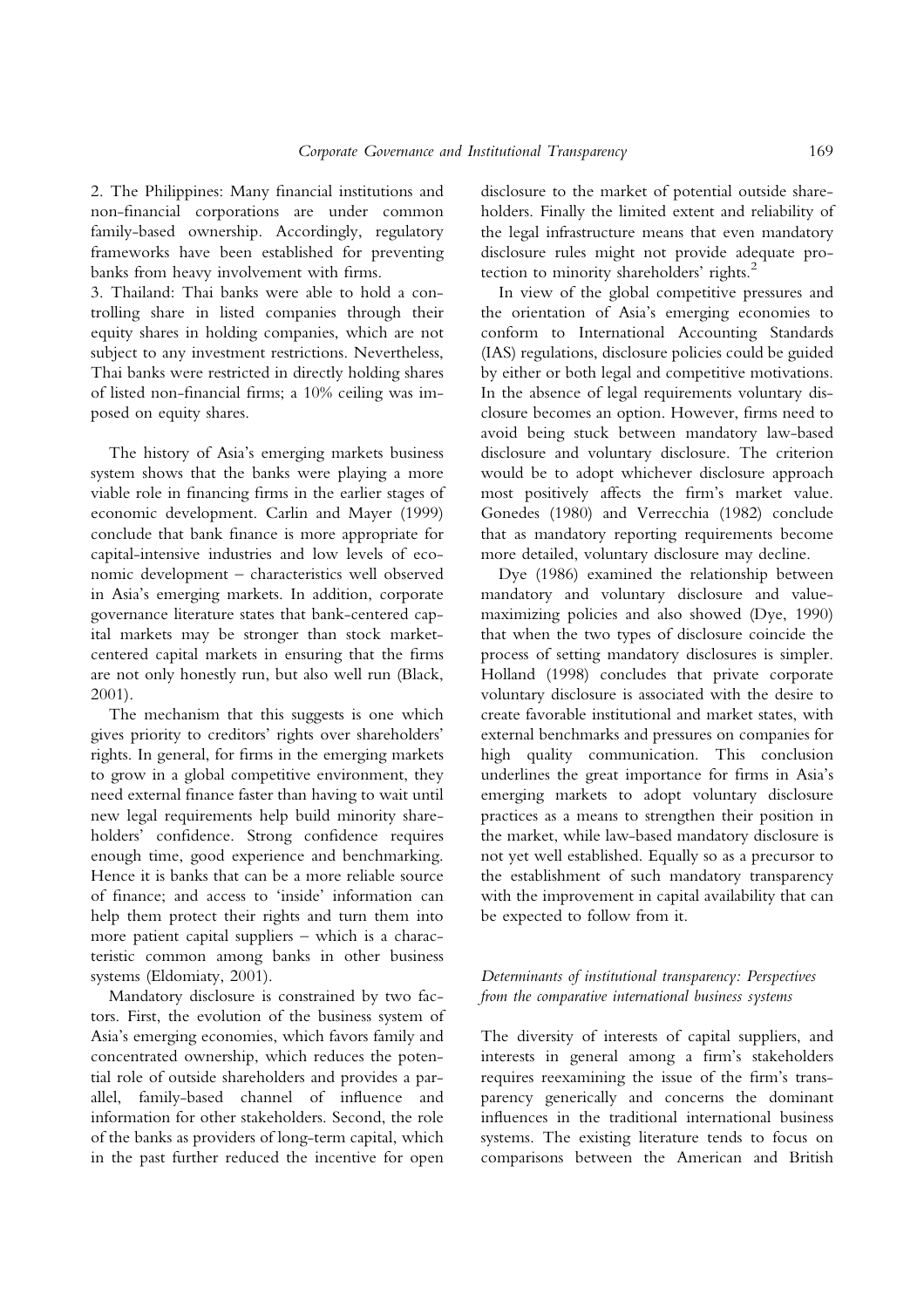system driven by the financial markets, as opposed to the Japanese and German systems that have a strong role for banks and the government (Baums, 1992; Gilson and Roe, 1993; Prowse, 1992; Schmidt et al., 1997). Analyses of the Japanese and German corporate governance systems include Gerlach and Lincoln (1992) and Franks and Mayer (1992). However, we posit that international business also includes the emerging systems. There are emerging countries such as Malaysia, Thailand and the Philippines who have a different corporate governance system and need institutional transparency. We posit that the extent of institutional transparency is influenced by two factors: the orientation of the institutional infrastructure and the foundations of the business system in each economy.

Institutional orientation. In the emerging economies, the institutional infrastructure is tied, among other things, to the degree of economic progress a country is targeting. Thus, a firm in an emerging or transitional economy can be transparent only to the extent to which its position in relation to these targets will not be impaired. This risk is especially severe in transitional economies as there the dominant factor of corporate governance is banking finance (Aoki and Kim, 1995) working within the targeted framework.

In developing economies, such as in Asia, Burma, Laos, Cambodia, India and some provinces of China, the issue of institutional transparency is closely associated with the governments' willingness to expose business to financial market forces. These could undermine the observed mode of corporate governance, i.e. the control and/or direction of business affairs by the government directly (Gray, 1996; Klipper, 1998; Kunetsova and Kuznetsov, 1998; Pannier, 1996). The amount of progress in their privatization programmes these developing economies are able to achieve can be taken as a good measure of the extent to which transitional firms can be transparent, i.e., willing to disclose information relevant to their financial market position.

Foundations of business system. Although the concept of institutional transparency is required to a certain degree in all countries, the principles and mechanisms differ depending on the historical development of business systems in each country.

Where business management is dependent on the availability of capital the transparency is to those whose decision affects the allocation of capital and the institutional structures mediating this may diverge from those familiar in the Anglo-Saxon business system. Where they operate through banks there may appear to be similarities with the continental European system, but there remain important differences arising from historical factors such as the influence of families, and developmental factors such as the influence of government-driven targeting.

Transparency serves to assist in ensuring good governance; the temptations to which management is prey are guarded against, and the information on which management is basing business decisions is subjected to external checking. Although the transparency mechanisms in the emerging system economies do not include mandatory disclosure to the widest audience, there are mechanisms embedded in the institutional structure which expose management to a significant degree of checking. The institutions concerned are ones which are sensitive to national and oligarchic priorities, rather than short-term economic gain and stock market value for the individual firm.

In assessing the legitimate expectations of outside shareholders and the appropriateness of the conduct of managements and institutions in areas of disclosure, it is important to understand these differences. The different modes of corporate governance and information disclosure can have an important influence on the strategic behavior of firms and their performance. The above discussion suggests that the type and degree of institutional transparency is an indicator of the market position and degree of competitiveness a firm can achieve within its own business system. In the global arena, however, the type of institutional transparency required in order to attract capital and build a successful business may well be different. For firms and managers in emerging business systems there is the challenge of reconciling these; and for observers of behavior in the area of disclosure it is important to relate the behavior to the business system, local or global, and the institutional environment.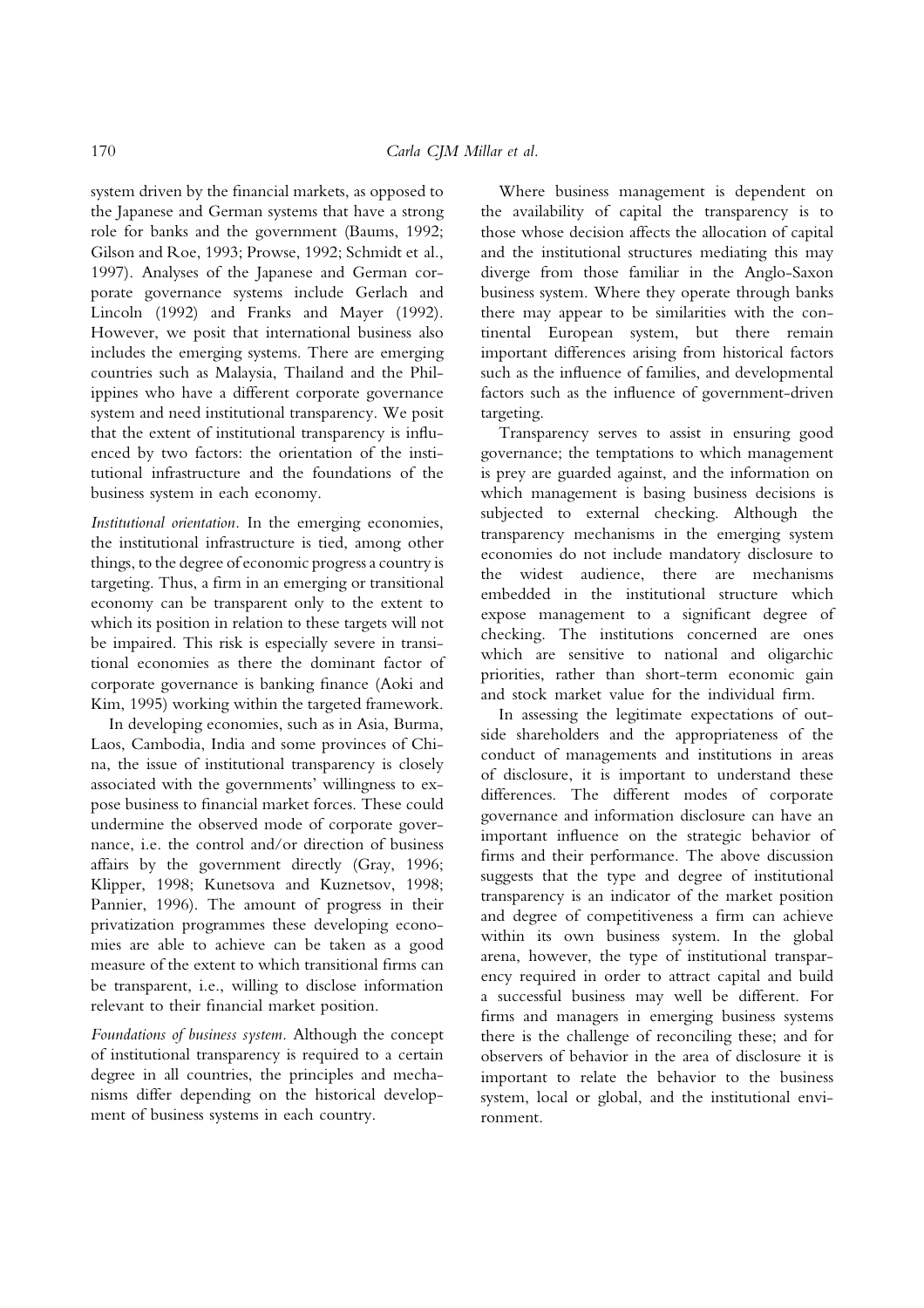#### Conclusions and further research

The Asian financial crisis of 1997–1999 and the more recent U.S. corporate scandals such as Enron, Andersen and Worldcom have shown that there is no ideal system of corporate governance in the 21st century. This paper has advocated that institutions and business systems are fundamental and that the most effective systems may follow a holistic approach, combining different aspects of various systems in existence throughout the world. This paper first presented a redefinition of the traditional comparative business systems framework (Choi et al., 1996, 1999), which used to be focussed on pure economic competition within the global economic triad of the U.S., Western Europe and Japan. Our new framework which focuses on the triad of the shareholder-interest driven Anglo-American business system, the stakeholder driven Communitarian system of continental Europe and Japan and our newly defined Emerging business system takes into account the reality of the local, non-economic forces that influence firm capabilities and behaviors.

Our research shows the influence the business systems have on the practices of corporate governance, whereby transparency is considered one of the determinants of the success of corporate governance modes. Institutional transparency is closely related to the information that is disclosed to a firm's stakeholders who are, in turn, affected by the structure of corporate ownership. Information disclosure, thus transparency, is affected by the institutional arrangements typical for a certain type of business system, among which is the effectiveness of legal institutions that set boundaries between mandatory and voluntary information disclosure. Global competitive pressures call for firms to move sufficiently rapidly and not to have to wait for new disclosure laws to tell them what, where, why, how, and when to disclose relevant information to their stakeholders. However, this does not diminish the importance of necessary improvements in company law and bringing effective enforcement to the market.

A more ''holistic'' business systems approach is needed because no country or region has the perfect system in the 21st century.

Further research can be developed in a number of ways. First, the corporate governance implications of our new comparative business systems framework need to be validated. Second, the framework can enrich the ongoing research on national systems of innovation and technological capabilities (Kogut, 1991; Nelson, 1991; Shan and Hamilton, 1991) in the sense that we have shown how national institutions can provide strategic constraints on, and advantages for, firm performance. Third, there is a requirement for further research on the determinants of the transparency of the firm and its relation to firm value. And also, how to arrive at a more holistic approach to business systems and answer the need for

#### Notes

transparency globally.

<sup>1</sup> We follow the World Bank / IMF definitions: Developed: per capita income greater than \$10,000 dollars (in Asia: Japan, Korea, Taiwan, Hong Kong, Singapore); Emerging: per capita income between \$1000 & \$9999 dollars (in Asia: Some provinces of China; Malaysia; Thailand; Indonesia; the Philippines); Developing: per capita income less than \$1000 dollars (in Asia: Burma, Laos, Cambodia, India, some provinces of China).

better understanding of the issues of governance and

This conclusion contrasts with that of legal scholars who advocate the idea of forcing firms to disclose information. See also Coffee (1984), Easterbrook and Fischel (1991), Mahoney (1995) and Admati and Pfleiderer (2000).

## References

- Admati, A. R. and P. Pfleiderer: 2000, 'Forcing Firms to Talk: Financial Disclosure and Externalities', Review of Financial Studies 13, 479–520.
- Albert, M.: 1991, Capitalisme Contre Capitalisme (Seuil, Paris).
- American Law Institute: 1982, 1990, Principles of Corporate Governance and Structure: Analysis and Recommendations, Tentative Drafts, No. 1–10.
- Aoki, M. and H. Kim: 1995, 'Corporate Governance in Transition Economies', Finance and Development (September) 20–22.
- Aoki, M. and H. Kim. 1995, 'Corporate Governance in Transitional Economies: Insider control and the Role of Banks. (EDI Development Studies, The World Bank, Washington DC).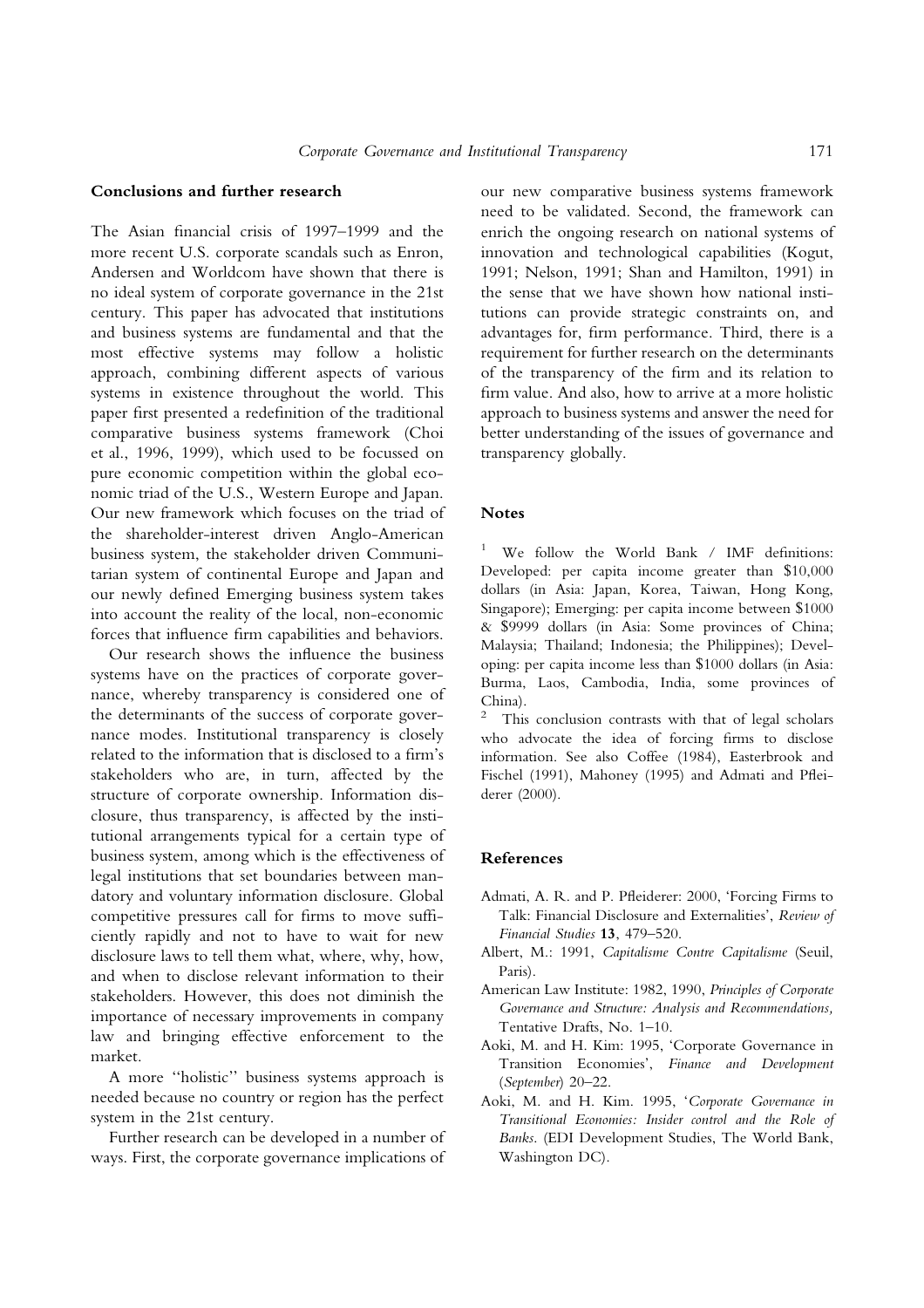- Baums, T.: 1992, 'Corporate Governance in Germany: The Role of the Banks', American Journal of Comparative Law 40, 503–527.
- Bhattacharya, S. and G. Chiesa: 1995, 'Proprietary Information, Financial Intermediaries, and Research Incentives', Journal of Financial Intermediation 4, 328–357.
- Black, B. and R. Kraakman: 1996, 'A Self–Dealing Model of Corporate Law', Harvard Law Review 109, 1911–1981.
- Black, B.: 1998, 'Information Asymmetry, the Internet, and Securities Offerings', Journal of Small and Emerging Business Law 2, 91–99.
- Black, B.: 2001, 'The Legal and Institutional Preconditions for Strong Stock Market', UCLA Law Review 48, 781–858.
- Boot, A., W. A. and V. Thakor: 2001, 'The Many Faces of Information Disclosure', Review of Financial Studies 14, 1021–1058.
- Bowman, E. H. and M. Useem: 1995, 'The Anomalies of Corporate Governance', in E. H. Bowman and B. M. Kogut (eds.), Redesigning the Firm, (Oxford University Press, NY).
- Cadbury, S. A.: 1993, 'Highlights of the Proposals of the Committee on Financial Aspects of Corporate Governance', in D. D. Prentice and P. R. J. Holland (eds.), Contemporary Issues in Corporate Governance, (Clarendon Press, Oxford).
- Calomiris, C. W. and C. D. Rammirez: 1996, 'The Role of Financial Relationships in the History of American Corporate Finance', Journal of Applied Corporate Finance 9, 52–73.
- Carlin, W. and C. Mayer: 1999, 'How do Financial Systems Affect Economic Performance?, OFRC Working Paper Series, Fe08. Oxford Financial Research Centre.
- Charkham, J.: 1989, 'Corporate governance and the market for control of companies', Bank of England Panel Paper, No. 25.
- Child, J. and T. Monir: 1983, 'Theoretical Perspectives in Cross-national Organizational Research', International Studies of Management and Organization 12, 23–70.
- Choi, C. J., S. H. Lee and J. B. Kim: 1996, Collaborating Across Business Systems. British Academy of Management, (Kynoch, Birmingham).
- Choi, C. J., M. Raman, O. Usoltseva, and S. H. Lee.: 1999, 'Political Embeddedness in the New Triad: Implications for Emerging Economies', Management International Review 39, 257–275.
- Choi, C. J., B. J. Hilton and C. C. J. M. Millar: 2004, Emergent Globalization (Palgrave MacMillan, London).
- Claessens, S., S. Djankov, J. P. H. Fan and L. H. P. Lang: 1999a, 'Expropriation of Minority Shareholders in East Asia', Working Paper (Social Science Research Network).

(http://papers.ssrn.com/sol3/papers.cfm?abstract\_id= 202390).

- Claessens, S., S. Djankov and L. H. P. Lang: 1999b, 'Who control East Asian corporations-and the implications for legal reform. World Bank', Working paper, No. 195.
- Coffee, J. C.: 1984, 'Market Failure and the Economic Case for a Mandatory Disclosure System', Virginia Law Review 70, 71–753.
- Coffee, J. C.: 1999, 'The Future as History: The Prospects for Global Convergence in Corporate Governance and its Implications', Northwester University Law Review 93, 641–707.
- Demsetz, H. and K. Lehn: 1985, 'The Structure of Corporate Ownership: Causes and Consequences', Journal of Political Economy 93, 1155–1177.
- Diamond, D.: 1984. 'Financial Intermediation and Delegated Monitoring', Review of Economic Studies 51, 393–444.
- Doz, Y. and C. K. Prahalad: 1984, 'Patterns of Strategic Control within Multinational Corporations', Journal of International Business Studies 15, 55–72.
- Dunning, J.: 1995, 'Reappraising the Eclectic Paradigm in an Age of Alliance Capitalism', Journal of International Business Studies 26, 461–491.
- Dye, R. A.: 1986, 'Proprietary and Nonproprietary Disclosures', Journal of Business 59, 331–366.
- Dye, R. A.: 1990, 'Mandatory Versus Voluntary Disclosures: The case of Financial and Real Externalities', The Accounting Review 65, 1-24.
- Easterbrook, F. and D. Fischel: 1991, The Economic Structure of Corporate Law. (Harvard University Press, Cambridge).
- Eldomiaty, T. I.: 2001, 'The Role of Banks in Shareholders Versus Stakeholders Business Systems', Paper presented at the ''International Conference on Money, Investment and Risk,'' Nottingham Trent University, UK, 1–3rd November.
- Franks, J. and C. Mayer: 1992, 'Corporate Control: A Synthesis of the International Evidence. Working Paper, no. 165–92. London Business School.
- Fruin, M.: 1992, The Japanese Enterprise System, (Oxford University Press, Oxford).
- Gerlach, M. and J. Lincoln: 1992, 'The Organization of Business Networks in the U.S. and Japan', in R. Eccles and N. Nohria (eds.), Networks and Organizations, (Harvard Business School Press, Boston).
- Gilson, R. J. and M. J. Roe: 1993, 'Understanding the Japanese Keiretsu: Overlaps Between Corporate Governance and Industrial Organization', Yale Law Journal 102, 871–906.
- Gonedes, N.: 1980, 'Public Disclosure Rules, Private Information Production, Decisions and Capital Market Equilibrium', Journal of Accounting Research 18, 441–475.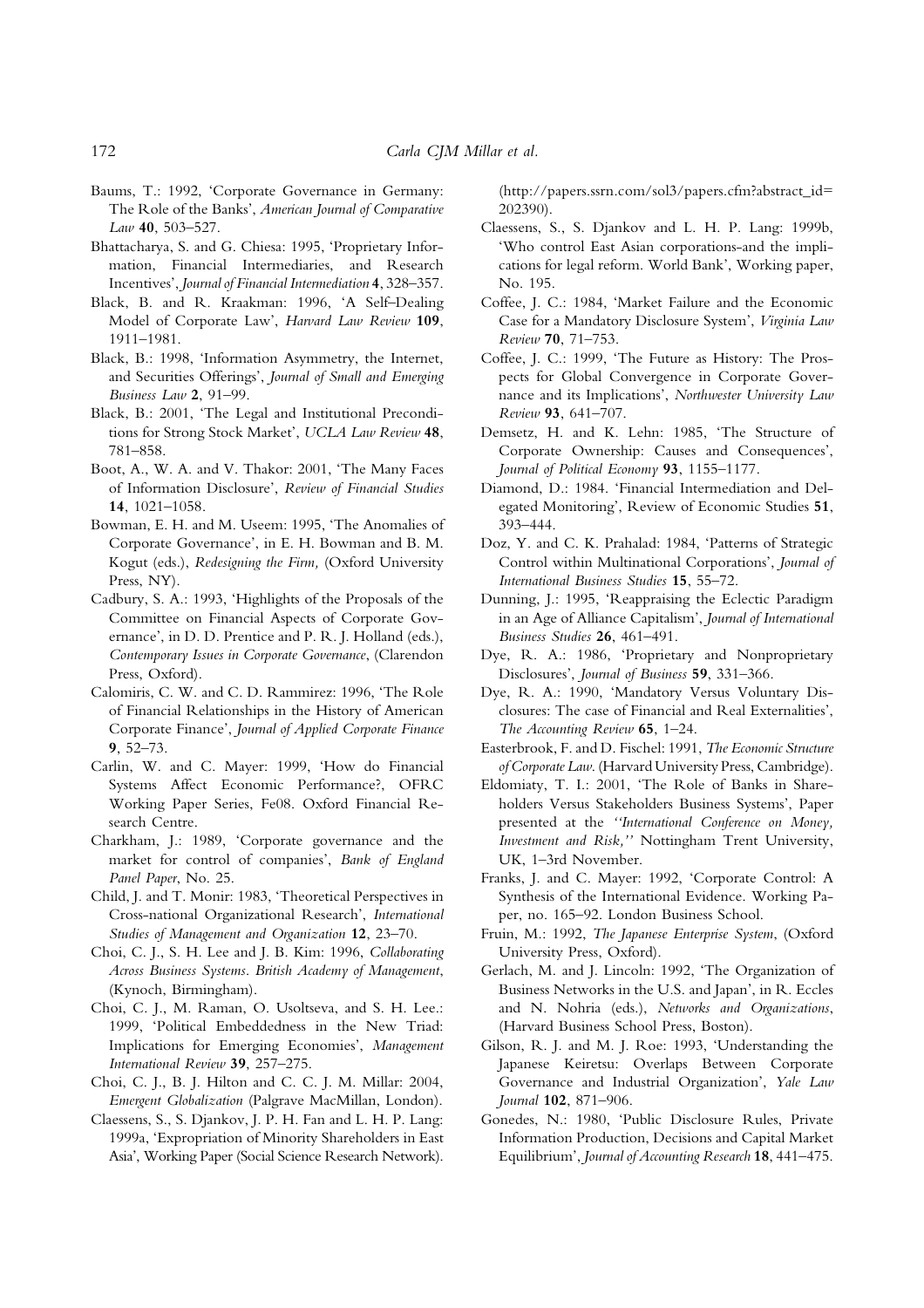- Gray, C. W.: 1996, 'In Search of Owners: Privatization and corporate Governance in Transition Economies', World Bank Research Observer 11, 179–197.
- Hart, O.: 1995, 'Corporate Governance: Some theory and implications', The Economic Journal 105, 678–689.
- Hedge, S. and J. McDermott: 2000, 'Firm Characteristics as Cross Sectional Determinants of Adverse Selection', Mimeo, (University of Connecticut. Connecticut).
- Hirakawa, H.: 2001, 'East Asia's financial and economic crisis and its lessons', Journal of Tokyo Keizai University 223, 41–54.
- Ho, P. H.: 2001, 'Corruption and Economic Growth', Journal of Comparative Economics 29, 66–80.
- Holland, J.: 1998, 'Private Voluntary Disclosure, Financial Intermediation and Market Efficiency', Journal of Business Finance and Accounting 25, 29–68.
- Holmström, B. and J. Tirole: 1993, 'Market Liquidity and Performance Monitoring', Journal of Political Economy 101, 678–709.
- Hoshi, T., A. Kashyap and D. Scharfstein: 1991, 'Corporate Structure, Liquidity and Investment: Evidence from Japanese Industrial Groups', Quarterly Journal of Economics 106, 33–60.
- Huntington, S.: 1996, 'The West Unique, not Universal', Foreign Affairs 75, 28–46.
- Jensen, M. C. and W. H. Meckling: 1976, 'Theory of the Firm: Managerial Behavior, Agency Costs and Ownership Structure', Journal of Financial Economics 3, 305-360.
- Kay, J. and A. Silberston: 1995, 'Corporate Governance', National Institute Economic Review 153, 84–97.
- Khanna, T. and K. Palepu: 1999, 'Emerging Markets Business Groups, Foreign Investors, and Corporate Governance', NBER, Working Paper, no. w6955.
- Klipper, M. Z.: 1998, 'The Governance of Privatized Firms: Authority, Responsibility and Disclosure', Economics of Transition 6, 101-111.
- Kim, H.: 1995, 'Markets, Financial Institutions, and Corporate Governance: Perspectives from Germany', Law and Policy in International Business 26, 371-405.
- Kogut, B.: 1991, Country Capabilities and the Permeability of Borders', Strategic Management Journal 12, 33–47.
- Kumar, S.: 1996, 'Corruption Slows Growth', Asian Business 32, 10–12.
- Kunetsova, O. and A. Kuznetsov: 1998, 'Corporate Governance under Transition and the Responsibility of the State: The Case of Russia'. Paper presented in the Academy of International Business Conference (City University Business School, London).
- La Porta, R., F. Lopez-de-Silanes, A. Shleifer and R. W. Vishny: 1997, 'Legal Determinants of External Finance', Journal of Finance 52, 1131–1150.
- La Porta, R., F. Lopez-de-Silanes, A. Shleifer and R. W. Vishny: 1998a, 'Law and Finance', Journal of Political economy 106, 1113–1155.
- La Porta, R., F. Lopez-de-Silanes, A. Shleifer and R. W. Vishny: 1998b, 'Agency problems and dividend policies around the world. Harvard Institute of Economic Research', Working Papers, no. 1839.
- La Porta, R., F. Lopez-de-Silanes, A. Shleifer and R. W. Vishny: 1999, 'Corporate Ownership Around the World', Journal of Finance 54, 471–517.
- Lehmann, J.P.: 1996, 'Corporate Governance in East Asia & Western Europe: Competition, Confrontation and Co-operation. The European Institute of Japanese Studies', Working Paper, no. 24.
- Leuz, C.: 1998, Voluntary disclosure of cash flow statements and segment data in Germany. Manuscript, Universität Frankfurt.
- Levine, R. and S. Zervos: 1996, 'Stock markets, banks and economic growth', Working Paper (The World Bank).
- Levine, R.: 1998, 'The Legal Environment, Banks, and Long-run Economic Growth', Journal of Money, Credit, and Banking 30, 596–613.
- Lodge, G. C.: 1990, Comparative Business-Government Relations (Prentice-Hall, Englewood Cliffs).
- Lowenstein, L.: 1996, 'Financial Transparency and Corporate Governance: You Manage What You Measure', Columbia Law Review 96, 1335–1362.
- Macey, J. R. and G. P. Miller 1995, 'Corporate Governance and Commercial Banking: A Comparative Examination of Germany, Japan, and the United States', Stanford Law Review 48, 73-112.
- Mahoney, P. G.: 1995, 'Mandatory Disclosure as a Solution to Agency Problems', University of Chicago Law Review 62, 1047–1112.
- Mayer, C.: 1988, 'New Issues in Corporate Finance', European Economic Review 32, 1167–1183.
- Mauro, P.: 1995, 'Corruption and Growth', Quarterly Journal of Economics 110, 681–712.
- Modigliani, M. and E. Perotti: 2000, 'Security Versus Bank Finance: The Importance of a Proper Enforcement of Legal Rules. Fondazoine Eni Enrico Mattei, Working paper, no. 37.99.
- Mueller, F.: 1994, 'Societal Effect, Organizational Effect, and Globalization', Organization Studies 15, 407–428.
- Nam, I. C., Y. Kang and J. Kim: 1999, Comparative corporate governance trends in Asia. OECD, Conference on 'Corporate governance in Asia: A comparative perspectives,' Seoul, 3–5 March.
- North, D. C.: 1990, Institutions, Institutional Change and Economic Performance (Cambridge University Press, Cambridge).